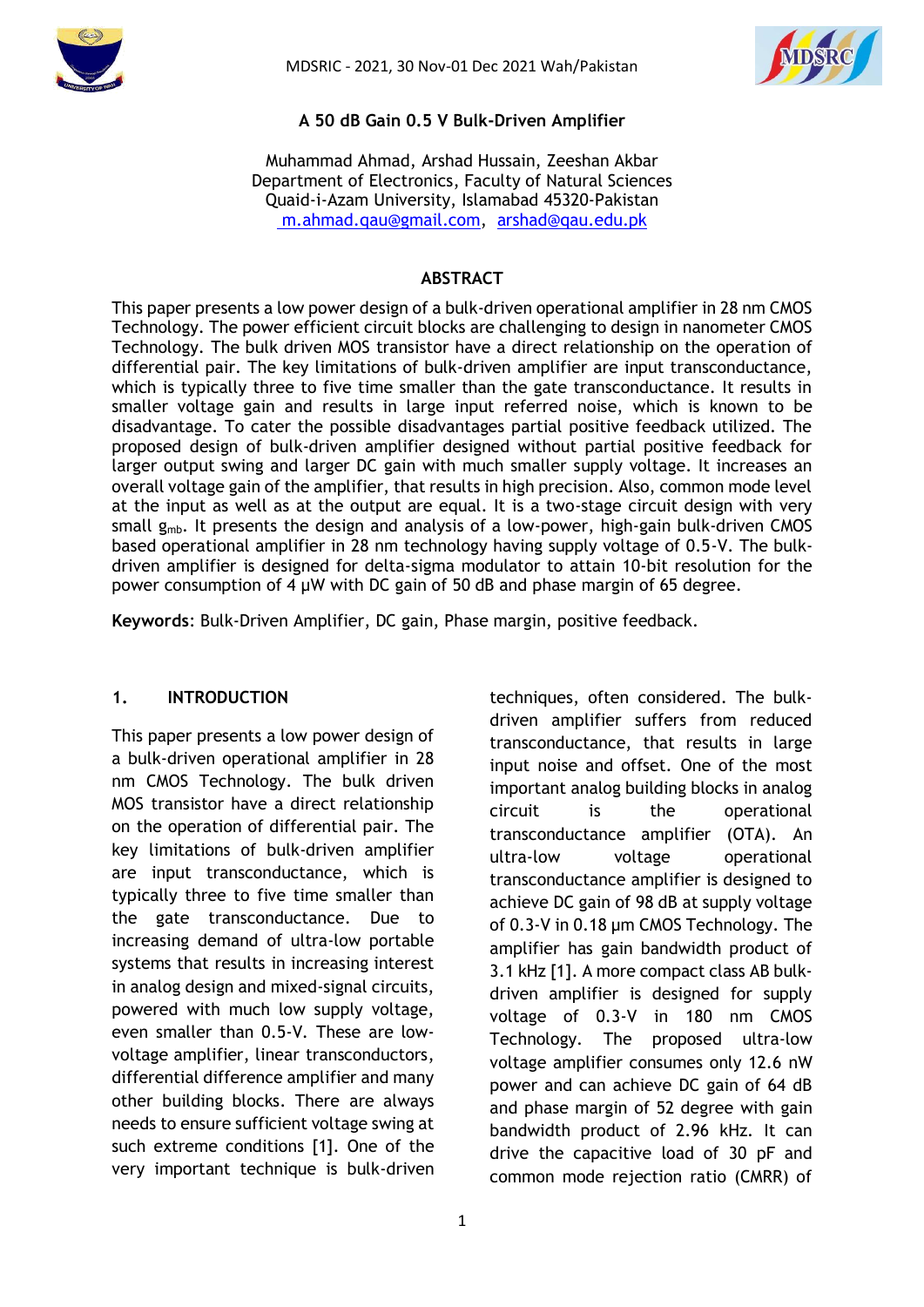



110dB [2]. An ultra-low supply voltage of 0.4V OTA design is proposed. The input stage of the proposed OTA is new stage exploiting the concept of partial positive feedback. The proposed input stage offers improvement of all basic performance metrics, including input-referred noise and offset voltage. The proposed OTA simulated in 50 nm CMOS process with power dissipation of 24 µW with open loop DC gain of 60 dB and gain bandwidth product of 2.18 MHz for 20pF load capacitance [3]. An enhanced input differential pair for low-voltage bulkdriven OTA is designed. It employs two bulk-driven flipped voltage follower cells as nonlinear tail current sources to enhance the slewing behavior. It increases the transconductace of the proposed design two time against the conventional bulk-driven input differential pair. These circuitry ideas lead to an improvement in the amplifier specification such as DC gain, slew-rate, and input noise without any degeneration in other parameters. The proposed amplifier at supply voltage 0.5V achieves dc gain 78-dB, gain bandwidth of 7.5 kHz and slew-rate of 8.6 V/ms with power consumption 46 nW [4]. A low voltage input stage constructed from bulk-driven PMOS transistor. It is based on partial positive feedback and offers significant improvement of both input transconductance and noise performance compared with those achieved by the corresponding already published bulk-driven structures. The proposed input stage offers also extended input common-mode range under low supply voltage in relevant to a gate-driven differential pair. A differential amplifier based on the proposed input stage is also designed, which includes an auxiliary amplifier for the output common-mode voltage stabilization and a latch-up protection circuitry. Both input stage and amplifier circuits were implemented with 1 V supply voltage using standard 0.35µm CMOS process, and their performance evaluation gave very promising results [5]. A bulk-driven amplifier at supply voltage of 0.5-V designed in 50nm CMOS Technology. The proposed circuit of OTA characterized for improved linearity and dynamic range obtained for transistor operating in moderate inversion region and also OTA application like voltage integrator and second-order low pass filter described. The performance parameter for the case of voltage integrator is follow, as unity gain frequency of 57-kHz to 153-kHz. The open loop DC voltage gain is 67 dB with phase margin of phase error of -0.54 degree. The total input referred noise, integrated between 1 kHz to 100 kHz is equal to 119.8 µVrms [6]. A PVT insensitive bulk-driven OTA with enhanced DC gain proposed in the 65 nm CMOS Technology. A crosscoupled active load is employed at the bulk-driven input stage to enhance the gain of the OTA. A cross-forward gain stage was place between the input and output stages of the OTA to enhance the output stage transconductance. The crossforward stage improves the phase margin of OTA and keep the amplifier stable even for large capacitive loads and also improves overall DC gain. The simulation using UMC 65-nm operates at a supply voltage of 0.5-V results in DC gain of 72 dB at very low frequency and has phase margin of 74 degree with unity gain frequency of 680 kHz. The same OTA is also simulated with supply voltage of 0.35- V and load capacitance of 20 pF, the OTA provide DC gain of 55 dB and phase margin of 68 degree at a unity gain frequency of 617 kHz. The power dissipation for both the design was 3.03 uW and 1.56 uW for supply voltages of 0.5 and 0.35-V respectively.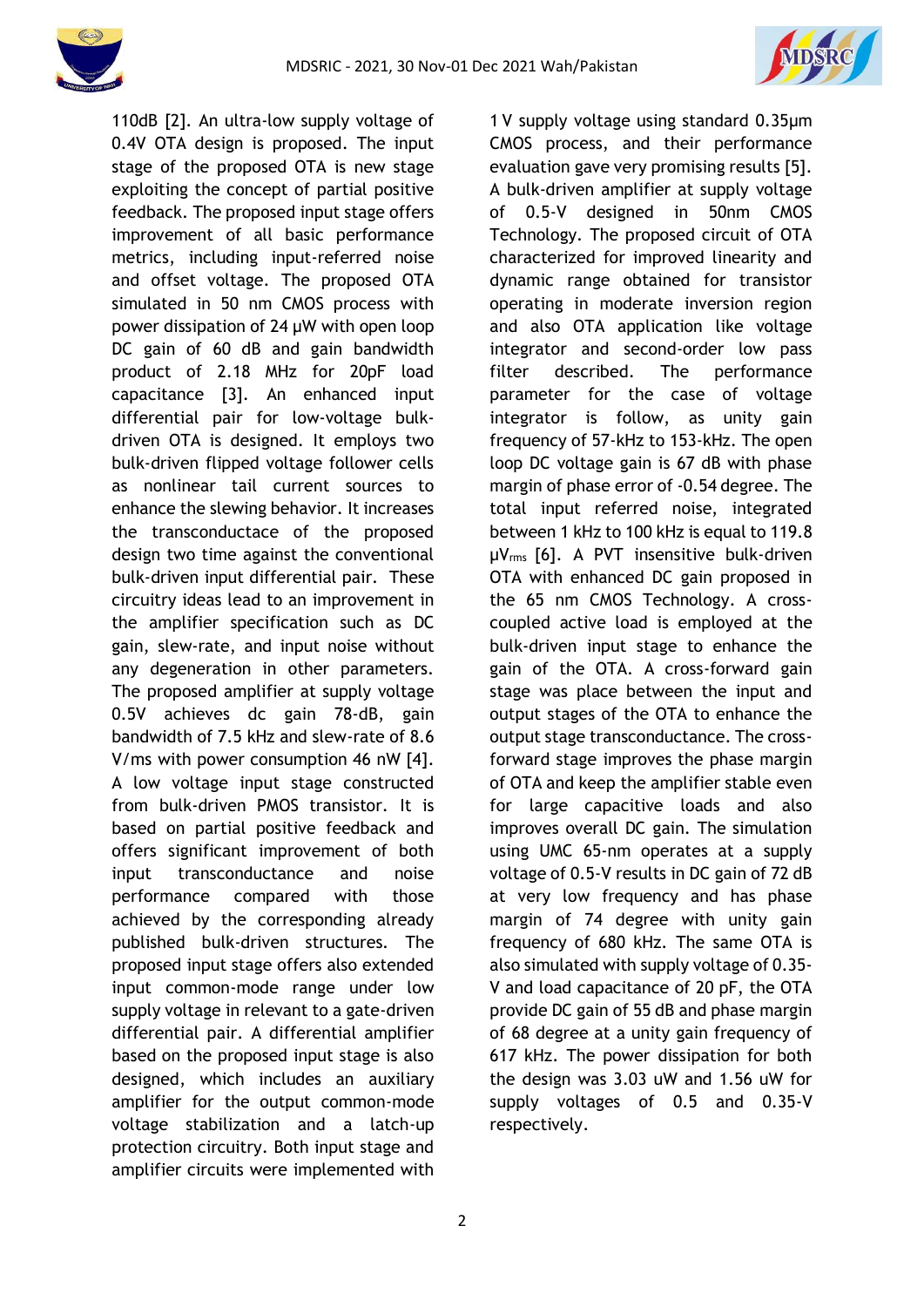

This paper proposed low power design of a bulk-driven operational amplifier in 28 nm CMOS Technology. The power efficient circuit blocks are challenging to design in nanometer CMOS Technology. The bulk driven MOS transistor have a direct relationship on the operation of differential pair. The key limitations of bulk-driven amplifier are input transconductance, which is typically three to five time smaller than the gate transconductance. It results in smaller voltage gain and results in large input referred noise, which is known to be disadvantage. To cater the possible disadvantages partial positive feedback utilized. The proposed design of bulkdriven amplifier designed without partial positive feedback for larger output swing and larger DC gain with much smaller supply voltage. It increases an overall voltage gain of the amplifier, that results in high precision. Also, common mode level at the input as well as at the output are equal. It is a two-stage circuit design with very small  $g_{mb}$ . It presents the design and analysis of a low-power, high-gain bulk-driven CMOS based operational amplifier in 28 nm technology having supply voltage of 0.5-V. The bulk-driven amplifier is designed for delta-sigma modulator to attain 10-bit resolution for the power consumption of 4 µW with DC gain of 50 dB and phase margin of 65 degree.

After the introduction, the second section discuss the design of the modulator design with CIFB and CIFF structure, while the third section describes the modeling and simulation of the modulator and explain the operational amplifier for integrator for the fifth-order 4-bit quantizer for CT design implementation. Finally, the section four concludes the paper.

#### **2. OTA DESIGN**

A pseudo-differential amplifier also known as common-mode feedforward configuration. As the amplifier is supplied with non-symertical voltage source, then the input voltages are balanced around mid-supply voltage. The input voltage is applied between the bulk terminals of the diode-connected p-channel transistor thus modulating their threshold voltages. The drain voltage of these transistors are fed to the gates of the corresponding transistors in such a way controlling their drain currents. The OTA can be easily used for voltage integrator by realizing the OTA by loading the output of the



**Figure 1: Bulk-Driven Amplifier**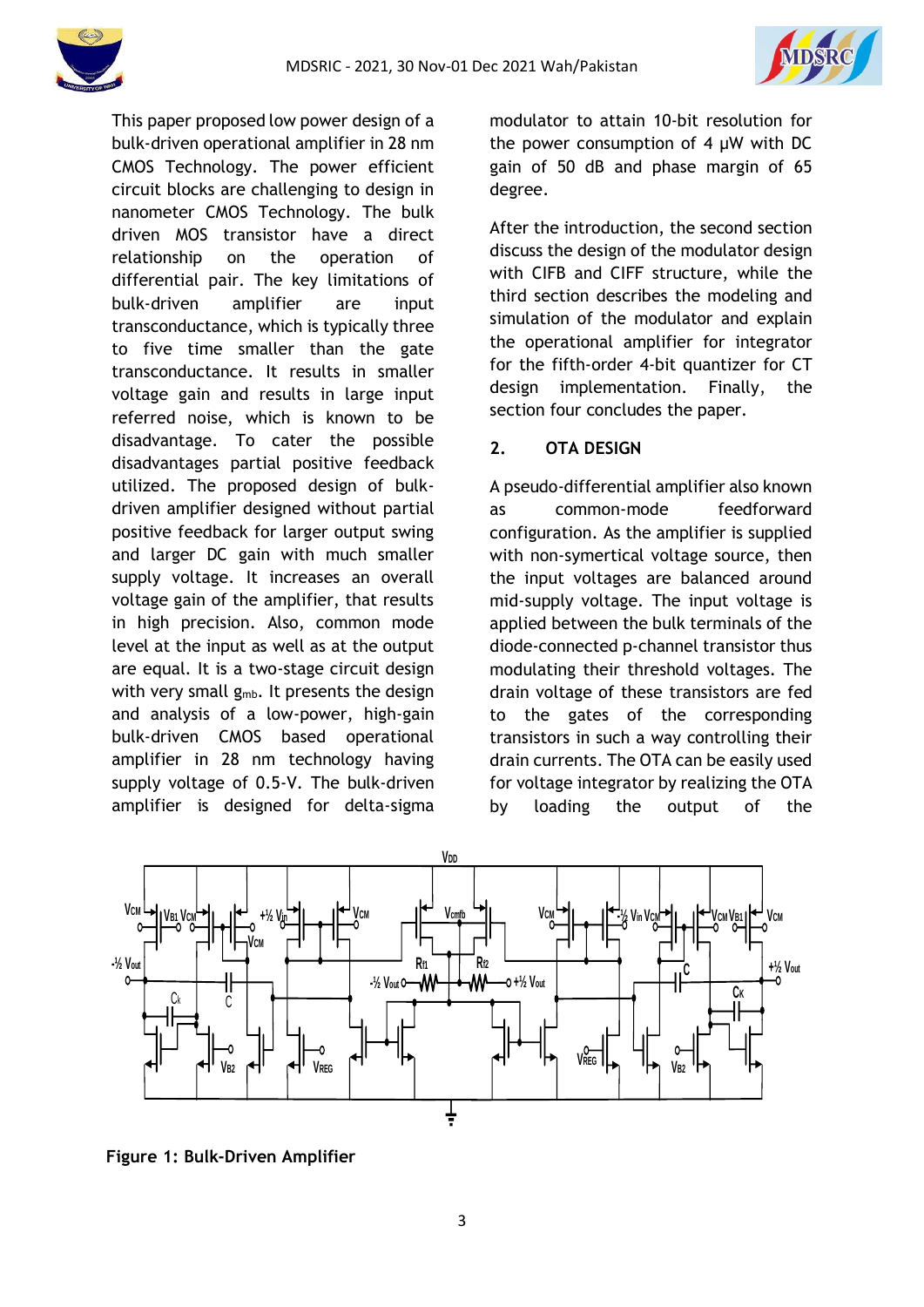



transconductance stage with linear capacitance. However, to satisfy certain frequency characteristics of the OTA-C integrator for low frequencies, the amplifier should possess sufficiently large open-loop DC voltage gain. Typically, the voltage gains larger than 60 dB is required in most of the applications. Due to low intrinsic voltage gain of MOS devices in deep submicron technologies, it is not easy to fulfill the target requirement. The proposed Bulk-Driven OTA can achieve 50 dB DC gain and phase margin of 65 degree for typical process corner (TT). While the OTA can achieve DC gain of 55 dB for FF process corner. The OTA can achieve DC gain of 52 dB for FS process corner. The OTA can achieve DC gain of 48 dB for SF process corner, While for SS process corner, the OTA can achieve DC gain of 44 dB.

## **3. CONCLUSION**

It presents the design and analysis of a low-power, high-gain bulk-driven CMOS based operational amplifier. To cater the possible disadvantages partial positive feedback utilized. The proposed design of bulk-driven amplifier designed without partial positive feedback for larger output swing and larger DC gain with much smaller supply voltage. The bulk driven MOS transistor have a direct relationship on the operation of differential pair. The key limitations of bulk-driven amplifier are input transconductance, which is typically three to five time smaller than the gate transconductance. It increases an overall voltage gain of the amplifier, that results in high precision. Also, common mode level at the input as well as at the output are equal. It is a two-stage circuit design with very small gmb. It presents the design and analysis of a lowpower, high-gain bulk-driven CMOS based operational amplifier in 28 nm technology having supply voltage of 0.5-V. The bulkdriven amplifier is designed for deltasigma modulator to attain 10-bit resolution for the power consumption of 4 µW with DC gain of 50 dB and phase margin of 65 degree

## **4. ACKNOWLEDGMENT**

This research work was supported by System-on-Chip Design Laboratory (SoC), Department of Electronics, Faculty of Natural Sciences, Quaid-i-Azam University, Islamabad, Pakistan.

# **5. REFERENCES**

- [1] **T. Kulej, et al, 2020,** A 0.3-V 98 dB Rail-to-Rail OTA in 0.18um CMOS, IEEE Journal of Access, 8, pp.27459-27467.
- [2] **T. Kulej, et al, 2020,** A Compact 0.3-V Class AB Bulk-Driven OTA, IEEE Trans Very Large Scale Integration, 28(1), pp. 224-232.
- [3] **T. Kulej ,2014,** A0.4-V Bulk-Driven Operational Amplifier with Improved Input Stage, Circuits Syst Signal Process 34, pp. 1167-1185.
- [4] **Meysam Akbari, et al, 2021,** An Enhanced Input Differential Pair for Low-voltage Bulk-driven Amplifiers, IEEE Trans Very Large Integration (VLSI) systems, 29(9), pp. 1601-1611.
- [5] **George Raikos, et al, 2011,** Lowvoltage bulk-driven input stage with improved transconductance, International Journal of Circuit Theory and Applications, pp. 327- 339.
- [6] **T. Kulej et al, 2013,** A 0.5-V bulkdriven OTA and its applications, International Journal of Circuit Theory and Applications, 43, pp. 187-204.
- [7] **S. Norsworthy, Richard Schreier, G.C. Temes**,1997, Delta-Sigma